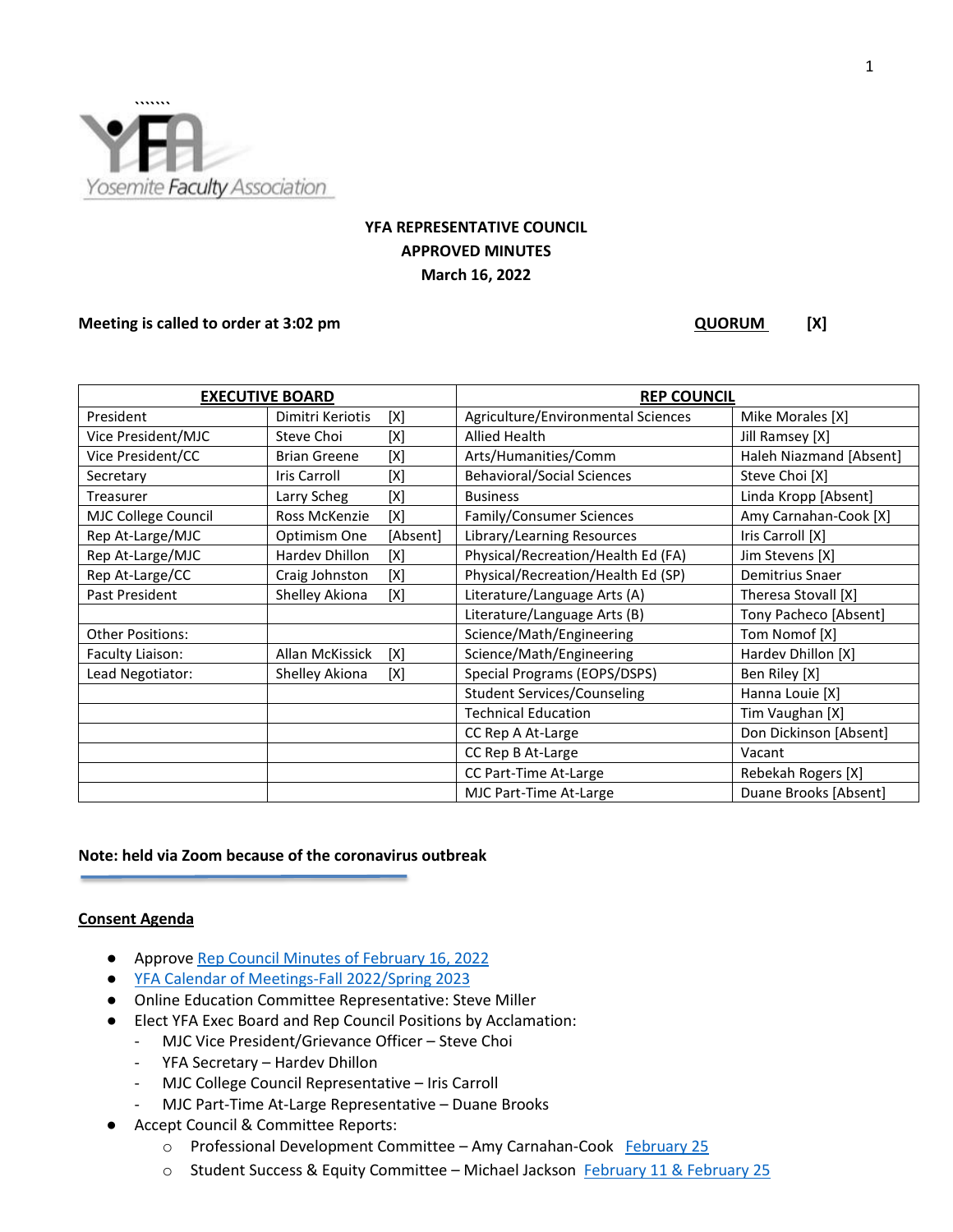- $\circ$  Resource Allocation & Facilities Committee Iris Carroll/Mike Morales [March 4](https://docs.google.com/document/d/11AenK5V8SvNln4mFViPLAY7HSnBBDi3aU21SdfEKMYs/edit?usp=sharing)
- o College Technology Committee Iris Carroll [February 15](https://docs.google.com/document/d/1rwE6EOv32Cp30UhwPnyrMfTOT2rUaQVkNxzqPW5_zR4/edit?usp=sharing) [March 8](https://docs.google.com/document/d/1X3D9Z8ULige5GIonOBcLsbWnxJfENa_eAHPAQbSPmbw/edit?usp=sharing)
- o Online Education Committee Linda Kropp [February 28 Report](https://drive.google.com/file/d/1OPlLwvIGnG4SkhAny1rMdmtaau72bYIy/view?usp=sharing)
- $\circ$  [Course Enrollment Questionnaire Executive Summary](https://drive.google.com/file/d/1iuRlQIA69LwPIhSltVjyTxIDsheiJhgm/view?usp=sharing) / [Questionnaire Analysis](https://drive.google.com/file/d/1GFIHWRBHMtGuAOayRboFzDK1bkJ8CRGZ/view?usp=sharing) [/ Presentation](https://drive.google.com/file/d/1arv1k06V9pxN77eAgKRHdJF8T530sTdy/view?usp=sharing)

Theresa Stovall moved to approve the consent agenda with Hanna Louie seconding.

The consent agenda was approved unanimously.

# **Action/Discussion/Continuing Projects**

● Reassigned Time Percentages – Dimitri Keriotis/Shelley Akiona/Larry Scheg [Proposed Reassign Changes Work in Progress](https://docs.google.com/document/d/1f-KgvCECHzwQFq3RX_dV630zoi0O_gVbpVKAZam4jic/edit?usp=sharing)

We began a discussion about reviewing reassign time with the goal of reducing the reassign time to save the union money. Changes have already been discussed in Exec. Board.

- $\circ$  For the Columbia College VP/Grievance Officer the change would begin at the end of current term. The discussion of the reassign time for this position is ongoing.
- o Secretary would drop from 20% to 10% because the Membership Coordinator duties would revert back to the Executive Assistant and Treasurer.
- $\circ$  The MJC College Council rep. position would be paid an hourly rate with a cap of 20 hours per semester.

Discussion ensued. Brian Greene felt it was reasonable to include negotiations time into the VP/Grievance Officer positions especially because it clarifies that those officers are expected to be part of negotiations as part of their jobs. The group agrees with this.

We then talked about the differences between the MJC College Council representative position and the Columbia College At-Large/College Council position. Due to the differences in the two positions, we decided that we need to rename or rethink the Columbia College position.

We decided not to take a vote on these changes now but to wait until our next meeting when we'll vote on all the reassign time changes together.

● Flex System – Dimitri Keriotis

We had a lively discussion about the new flex system (Vision Resource Center). Dimitri encouraged all faculty to report problems or issues they have experienced with the new system. YFA will be sending out a survey soon to solicit faculty feedback regarding the new system.

We also learned that you can check your FLEX activity credits in the Vision Resource Center (VRC):

- 1. Login to VRC
- 2. Hover over **Learning** in the green top navigation bar.
- 3. Select **Learner Home** from the menu that appears.
- 4. On the left of that screen, you'll see how many activities you've completed (Completions) and the number of hours you've been credited (Hours).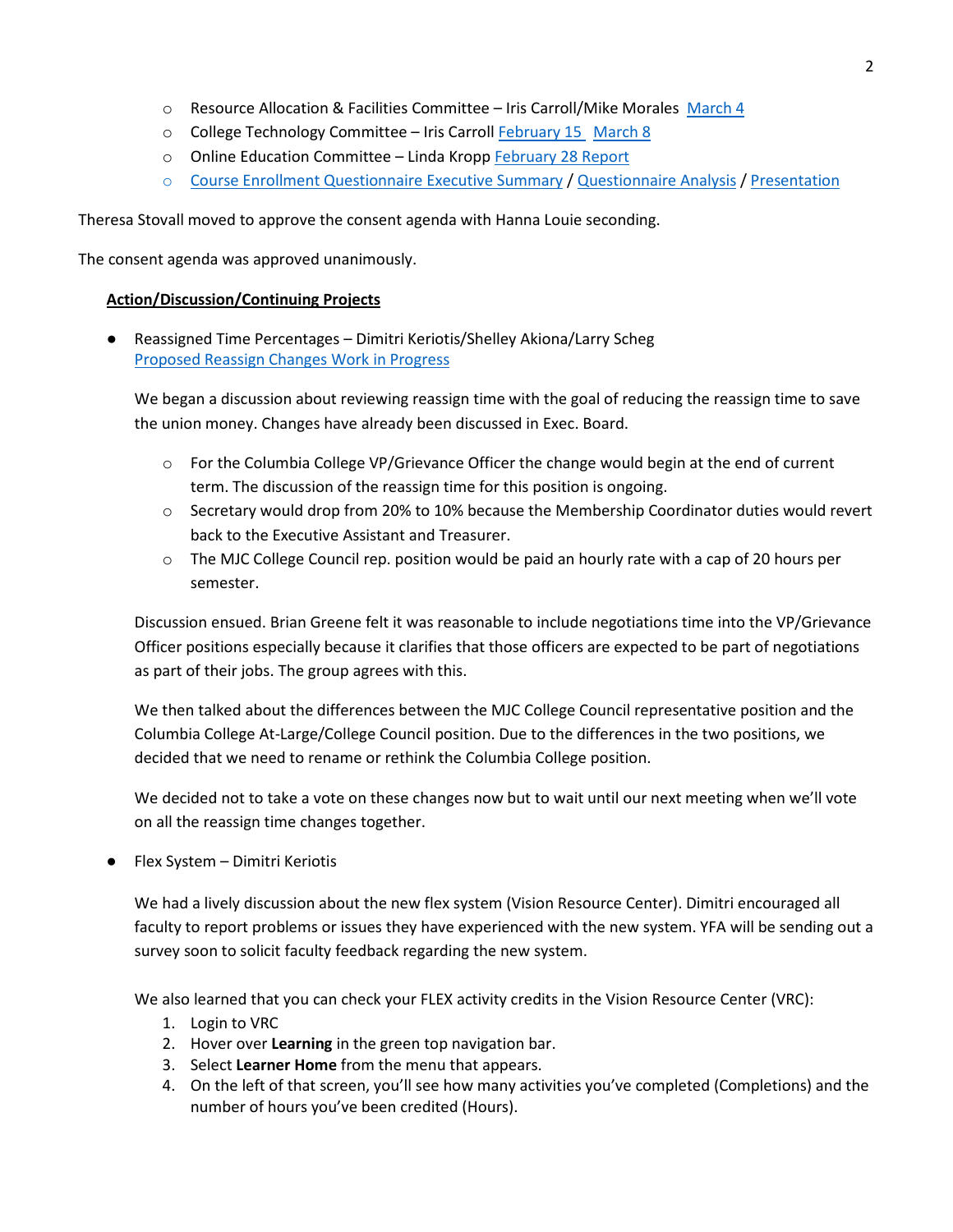# **Announcements, Updates, Reports, and Other Business**

# **President's Report – Dimitri Keriotis**

# Memorandums of Understanding (MOUs)

The following MOUs were recently signed and put into place:

- o **[Compensation for Part-Time Non-Credit Office Hours](https://www.yosemitefaculty.org/_files/ugd/4103ff_053e9e96d857467ba9fce919ff403454.pdf)**
	- This MOU ensures that part-time instructors teaching non-credit courses get paid for holding office hours.
- o **[Resuming the Faculty Evaluation Process and Timeline](https://www.yosemitefaculty.org/_files/ugd/4103ff_76ce3c63ff8940579525c510e71fb6e5.pdf)**
	- The suspension of tenured and part-time evaluations during the time of COVID created a backlog of evaluations now past due. To bring tenured faculty evaluations up to date without creating a burden for academic divisions, District and YFA mutually agreed to the following plan and timeline:
	- 1. The evaluations will be completed in order of past due date to become current.
	- 2. All tenured and part-time faculty evaluations that were postponed due to th[e COVID-19](https://www.yosemitefaculty.org/_files/ugd/4103ff_19bdd26d002540558e86d7fa6ce785a7.pdf)  [Impacts Side Letter](https://www.yosemitefaculty.org/_files/ugd/4103ff_19bdd26d002540558e86d7fa6ce785a7.pdf) an[d Side Letter Extension,](https://www.yosemitefaculty.org/_files/ugd/4103ff_be7b0fd699c74ff09ffe0b06919cbdeb.pdf) will be completed in three phases:
		- a. Originally due  $2019-2020 =$  due by Spring 2022
		- b. Originally due  $2020-2021 =$  due by Spring 2023
		- c. Anything due  $2021-2022 =$  due by Spring 2024
		- 3. The date of completion will reset the new evaluation cycle moving forward.
		- 4. All evaluations will be completed and made current by the 2023-2024 academic year.

The following MOU is currently in the pipeline:

# • **Compensation for Part-Time Instructors Performing Committee Work**

This MOU makes certain that part-time faculty members who have been approved to serve on committees are compensated for their work.

# Board Reserves

The Board of Trustees is considering raising the reserves from 10% to 17%. The motivation for this change is a recommendation from the State Chancellor's office for districts to have 2 months of operating costs in reserves. At present, District reserves are large. The Academic Senates, YFA, and CSEA are not in favor of this change. In addition, the District Council recommended keeping the reserves at 10%. The position of YFA is that such an increase would tie up funds that should be used for education. In addition, we were reminded that the Board refused to touch reserves even during the financial crisis in which faculty lost jobs and programs were discontinued.

# Board Policy 7250

At the most recent Policy & Procedures Committee meeting, there was much discussion about proposed BP 7250, which would allow administrators who have never taught here to move into vacant faculty positions if they desired. This issue falls under Senate purview and YFA supports the Senate in its opposition to this proposed policy.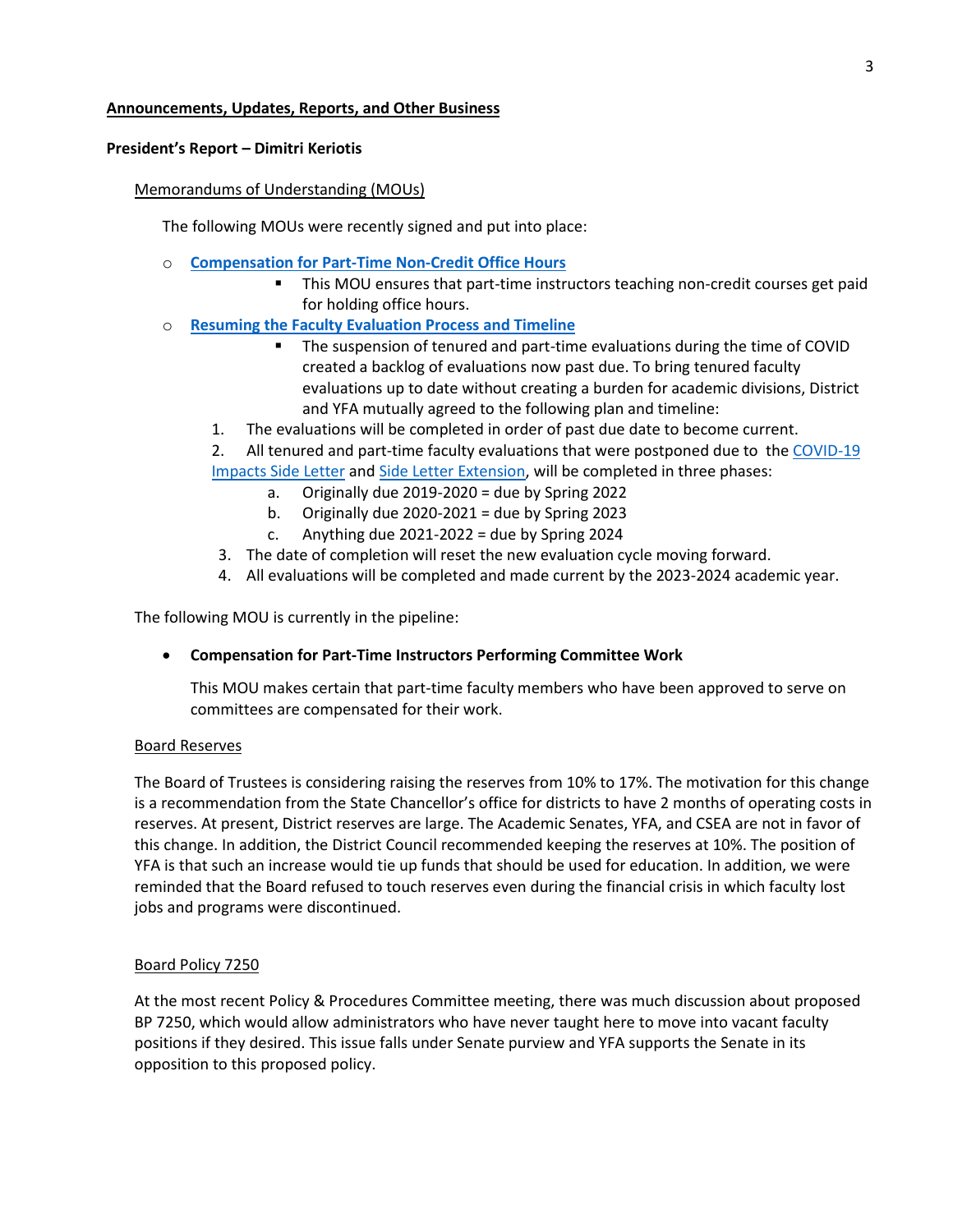#### Testing Mandate

The Board held a study session that turned into a meeting in which they voted to rescind the COVID testing requirement. YFA did not support the process; however, the reality is that YFA represents members with varying opinions about COVID issues and the union does not take a side on these issues.

#### Counselors Remote Operations

Counselors are working on a proposal whereby they continue to have the option to work remotely. MJC counselors have a long history of working remotely, so being made to go back solely in person is regressive. Article 37.3 would be extended to include non-instructional faculty.

#### Missing Dues Issue

We have two members who have not responded to requests to make their dues whole after the district's dues deduction snafu. A discussion ensued about ways to recoup the remainder of the dues. It was agree that Dimitri would talk to the Chancellor about the possibility of the district's covering the last two outstanding payments that resulted from their payroll error.

### **Vice Presidents' Updates – Steve Choi/Brian Greene**

#### Columbia College – Brian Greene

Brian reports that he has been working on two serious issues.

Brian continued by talking about part-time faculty point accrual. This is important for our part-time colleagues because the part-time rehire language in Article 7 of the contract hinges on points accrued. Accrual of points is triggered when you have a successful evaluation. Therefore, untimely evaluations could affect your ability to earn points. Brian urged Representatives to let their faculty know that if they have an evaluation that has not been completed on time, they should contact the VP/Grievance Officer for their College.

#### MJC – Steve Choi

Steve reports that he has been extremely busy.

#### **Secretary/Membership Coordinator Update – Iris Carroll**

Iris reports that there has been a huge increase in PT membership. We welcome all of our new part-time members and thank them for becoming voting members of YFA.

#### **Treasurer's Update – Larry Scheg**

- Larry reported that the cost of reassign time hit us hard. He talked to the district about the reassign time billing schedule, which has been billed to YFA once per year. District agreed to bill us twice a year instead of once to spread out the burden.
- Larry reported that he contacted the bookkeeper and auditor to ensure the YFA could have one signature on signed checks be a stamp signature. In addition, we can talk about having other check signers. This is a topic that was brought to light as part of our bylaws revision workgroup recommendations.